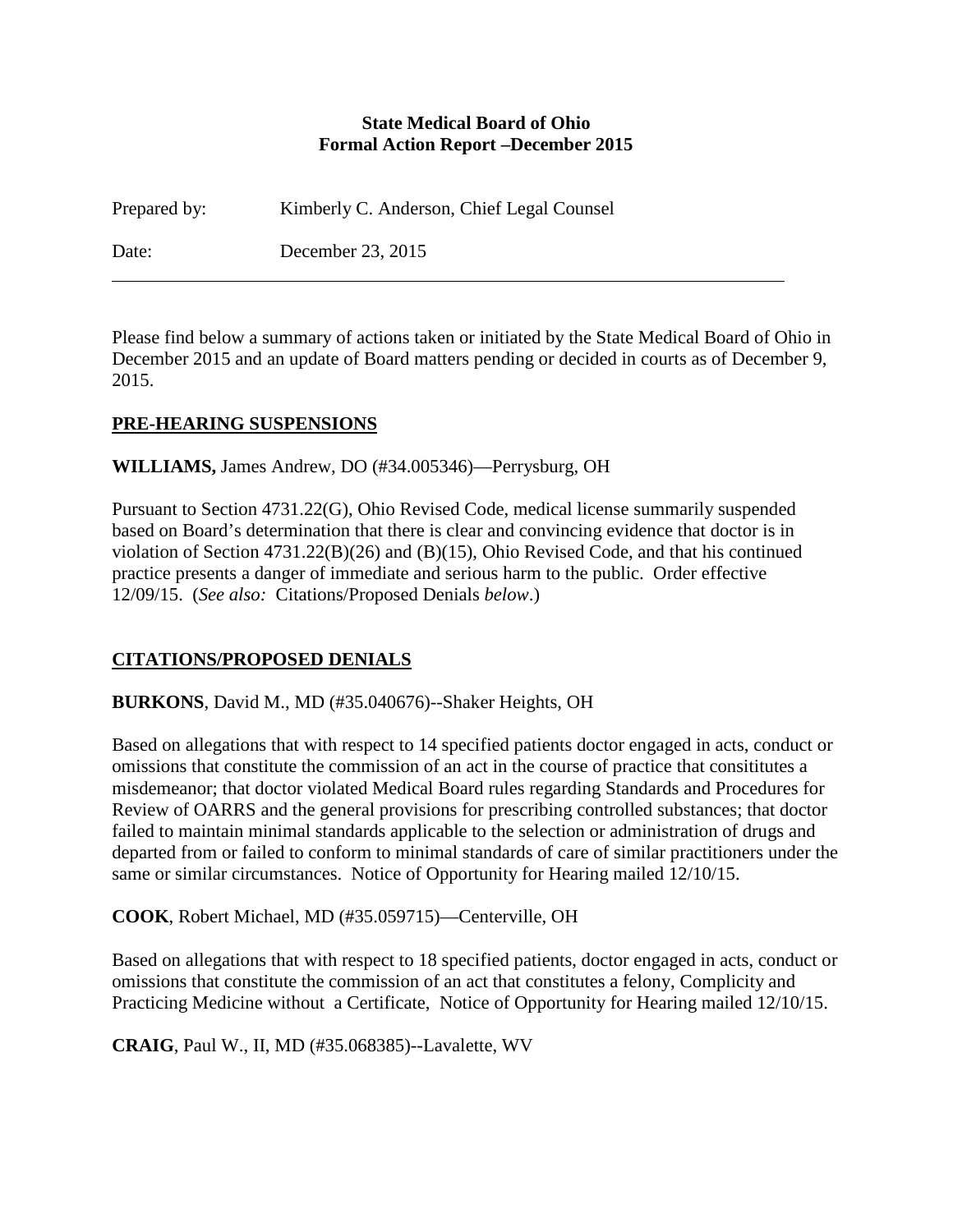Based on prior action by the West Virginia Board of Medicine which reprimanded the doctor's license and placed the license on probation for at least three years and on prior action by Commonwealth of Kentucky Board of Medical Licensure which reprimanded the doctor's license and placed the license on probation for five years. Notice of Opportunity for Hearing mailed 12/10/15.

#### **DEMAS**, Christopher Lou, MD (#35.042434)—Galena, OH

Based on allegations that doctor engaged in acts, conduct or omissions that constitute the commission of an act that constitutes a felony, Practicing Medicine without a Certificate and based on allegations that doctor violated conditions of limitation placed by the Board on the doctor's certificate to practice. Notice of Opportunity for Hearing mailed 12/10/15.

#### **JONES**, Everett Linn, MD (#35.020405)--Cincinnati, OH

Based on allegations that with respect to 18 specified patients, doctor engaged in acts, conduct or omissions that constitute a misdemeanor in the course of practice, Authority of Licensed Health Professional and based on allegations that doctor engaged in acts, conduct or omissions that constitute a felony, Practicing Medicine without a Certificate. Notice of Opportunity for Hearing mailed 12/10/15.

## **KORBY**, Gordon J., DO (#34.006814)—Columbus, OH

Based on allegations that doctor engaged in sexual misconduct with a specified patient; allegations that the doctor violated Medical Board rules regarding sexual misconduct and prescribing controlled substances; allegations that doctor failed to maintain minimal standards applicable to the selection or administration of drugs and departed from or failed to conform to minimal standards of care of similar practitioners under the same or similar circumstances; allegations that doctor failed to cooperate in an investigation conducted by the Board and made a false, fraudulent, deceptive, or misleading statement in the solicitation or advertising for patients; in relation to the practice of medicine and surgery or in securing or attempting to secure any certificate of practice issued by the Board. Notice of Opportunity for Hearing mailed 12/10/15.

#### **POLING**, Rodney Howard, DO (#34.001990)--Grosse Ile, MI

Based on prior action by the Michigan Board of Osteopathic Medicine and Surgery Disciplinary Subcommittee which reprimanded the doctor's license and imposed a fine. Notice of Opportunity for Hearing mailed 12/10/15.

## **SINGH**, Giridhar, MD (#35.072989)—Dublin, OH

Based on allegations that doctor engaged in sexual misconduct with two specified patients which violate Medical Board Rules regarding sexual misconduct and constitutes a departure from or failure to conform to minimal standards of care of similar practitioners under the same or similar circumstances. Notice of Opportunity for Hearing mailed 12/10/15.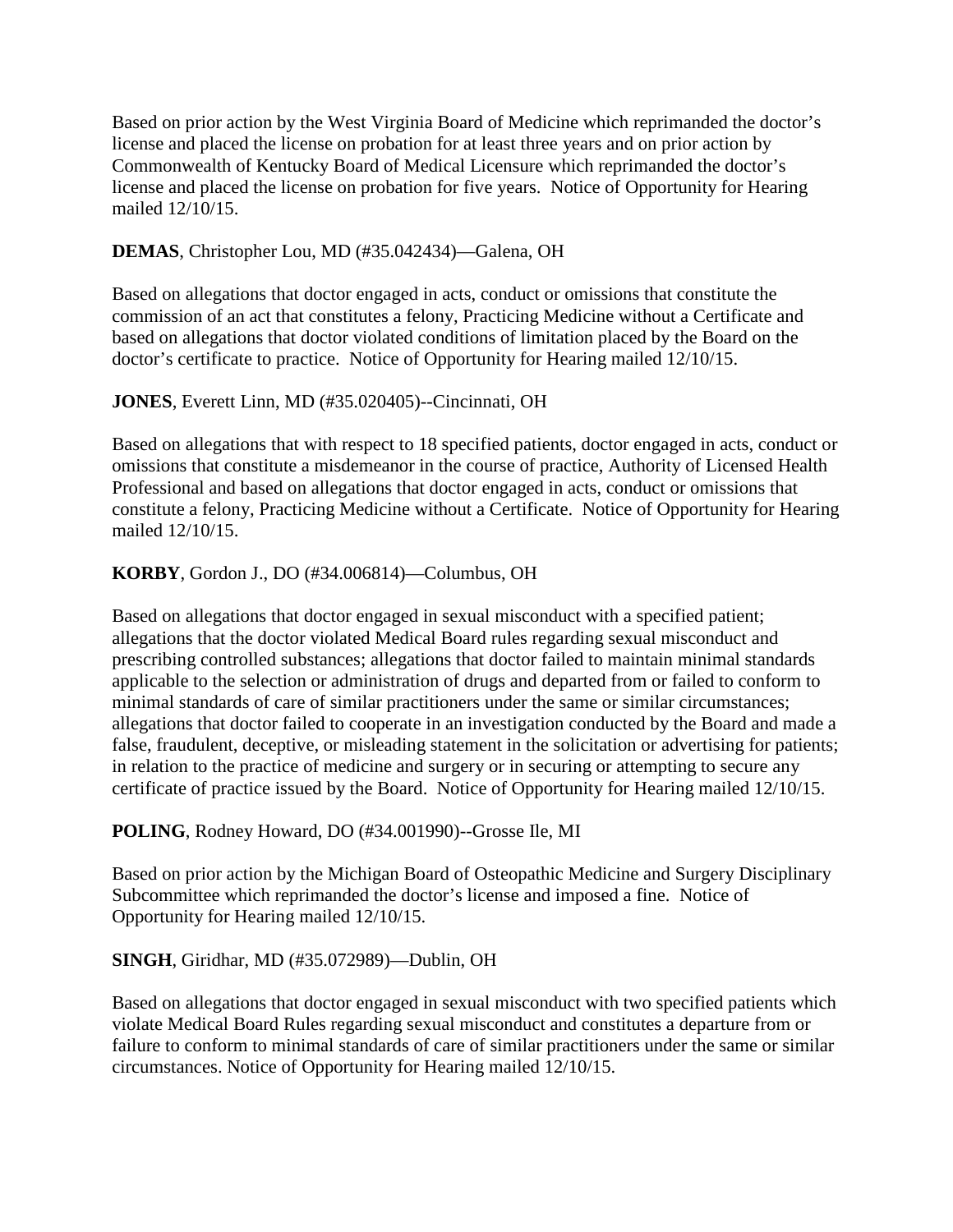**WELSH**, Frank, MD (#35.040107)—Cincinnati, OH

Based on allegations that the doctor's acts, conduct or omissions constitute a felony, Complicity and Practicing Medicine without a Certificate. Notice of Opportunity for Hearing mailed 12/10/15.

**WILLIAMS**, James Andrew, DO (#34.005346)—Perrysburg, OH

Based on allegations that doctor is impaired in his ability to practice according to acceptable and prevailing standards of care due to habitual or excessive use or abuse of drugs, alcohol, or other substances that impair ability to practice and allegations that doctor's acts, conduct or omissions constitute a violation of the conditions of limitation placed by the Board on the doctor's certificate to practice. Notice of Opportunity for Hearing mailed 12/10/15.

## **DISMISSAL OF CITATION/PROPOSED DENIALS**

**AGGARWAL,** Manu Bala, M.D. (#35.089206)—Lima, Ohio

By Order and Entry dated 12/9/15, allegations contained in 10/14/14 non-disciplinary Notice of Opportunity for Hearing dismissed as moot. Effective 12/9/15.

**ALBORNOZ,** Gonzalo Fabian, M.D. (applicant)—Chevy Chase, MD

By Order and Entry dated 12/9/15, allegations contained in 3/22/11 non-disciplinary Notice of Opportunity for Hearing dismissed without prejudice. Effective 12/9/15.

**BRAR**, Banu, M.D. (applicant)—Cleveland Heights, OH

By Order and Entry dated 12/9/15, allegations contained in 6/6/06 non-disciplinary Notice of Opportunity for Hearing dismissed without prejudice. Effective 12/9/15.

**CUTLER**, Edward Arthur, DO (#34.003047)—Columbus, OH

By Order and Entry dated 12/9/15, allegations contained in 10/14/15 Notice of Opportunity for Hearing and 10/14/15 Order of Summary Suspension dismissed as moot due to doctor's death. Effective 12/9/15.

**KELLEY**, Colin Thomas, M.D. (#35.075751)—Invercargill, NZ

By Order and Entry dated 12/9/15, allegations contained in 2/8/12 Notice of Opportunity for Hearing dismissed without prejudice. Effective 12/9/15.

**PELC,** Nancy, M.D. (#35.060006)—Cincinnati, OH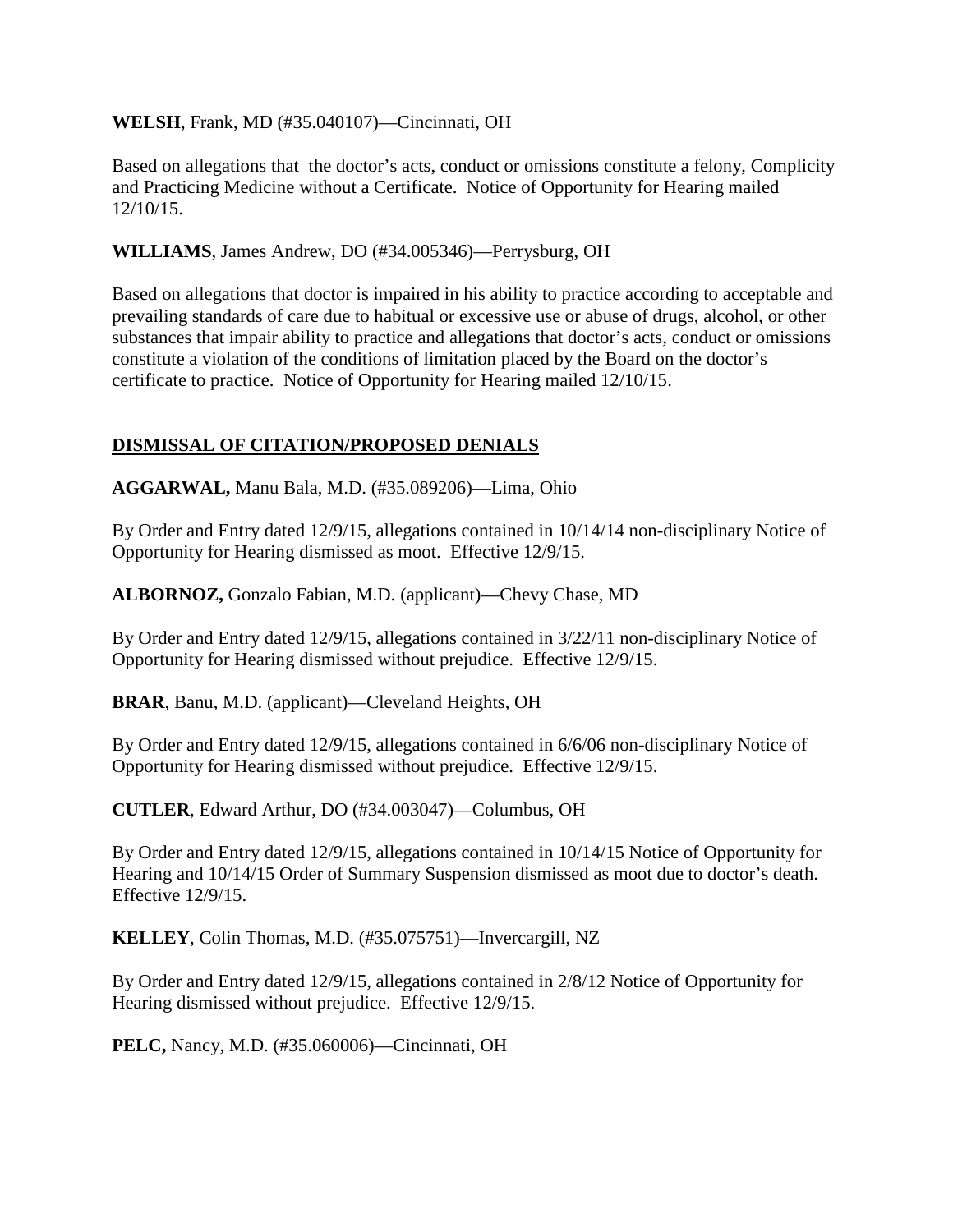By Order and Entry dated 12/9/15, allegations contained in 6/21/10 non-disciplinary Notice of Opportunity for Hearing dismissed as moot. Effective 12/9/15.

**POPOV**, Valentin (Massage Therapy Applicant)—Westlake, OH

By Order and Entry dated 12/9/15, allegations contained in 5/29/14 non-disciplinary Notice of Opportunity for Hearing dismissed as moot due to massage therapy applicant's death. Effective 12/9/15.

**SMITH,** Denise, M.D. (#35.092181)—Cincinnati, OH

By Order and Entry dated 12/9/15, allegations contained in 6/21/10 non-disciplinary Notice of Opportunity for Hearing dismissed as moot. Effective 12/9/15.

**UWAYDAH**, Munir M., M.D. (#35.075707)—Beirut, Lebanon

By Order and Entry dated 12/9/15, allegations contained in 7/13/11 Notice of Opportunity for Hearing dismissed without prejudice. Effective 12/9/15.

**VAN DER MERWE,** Johannes Michiel, M.D. (applicant)—Saskatoon, SK, Canada

By Order and Entry dated 12/9/15, allegations contained in 1/29/14 non-disciplinary Notice of Opportunity for Hearing dismissed without prejudice. Effective 12/9/15.

## **FINAL ORDERS**

**BLACKER,** Fonda Lynn, MT (#33.014341)—Vandalia, OH

Application for restoration of license to practice massage therapy granted, suspended for 30 days and subject to probationary terms, conditions and limitations for at least two years. Based on the finding that the massage therapist practiced massage therapy for more than two years after her license expired. Order effective 12/22/15.

**CULL**, Kimberly Jo, MD (applicant)--Powell , OH

Application for license to practice medicine and surgery permanently denied. Based on the applicant's plea of guilty to two fifth degree felonies and one fourth degree felony, and the applicant's inability to practice according to acceptable and prevailing standards of care by reason of mental or physical illness and because of habitual or excessive use or abuse of drugs, alcohol, or other substances that impair ability to practice. Order effective 12/10/15.

**DePLANTY**, Anita Christine, MT (applicant)—Columbus, OH

Application for license to practice massage therapy permanently denied. Based on massage therapy applicant's felony conviction of importing cocaine; practicing massage therapy without a license which itself constitutes a felony; and making a false, fraudulent, deceptive or misleading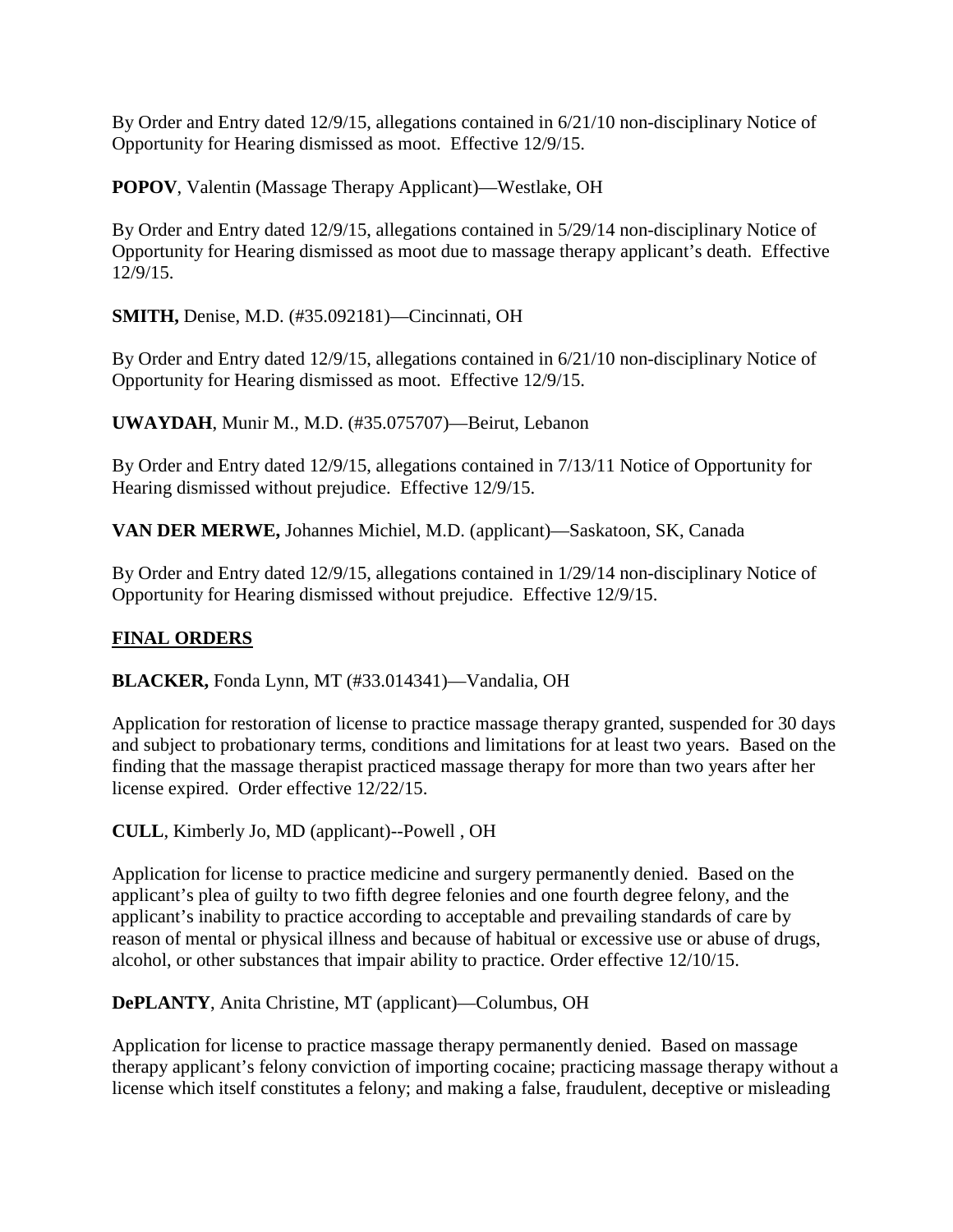statement in attempting to secure a certificate to practice massage therapy. (Journal Entry-No hearing requested). Order effective 12/10/15.

## **HERNANDEZ**, Juan Michael, MD (#35.052980)—Eastlake, OH

Medical license permanently revoked and doctor shall pay a fine of \$20,000 no later than 30 days after the effective date of the order. Based on the finding that with respect to ten specified patients, doctor violated or attempted to violate the Medical Board's rules on prescribing controlled substances, doctor failed to maintain minimal standards applicable to the selection or administration of drugs or failed to employ acceptable scientific methods in the selection of drugs or other modalities; and failed to conform to minimal standards of care of similar practitioners under the same or similar circumstances. Also based on the finding that the doctor failed to comply with standards and procedures established in rules for the operation of or provision of care at a pain management clinic, failed to comply with standards and procedures for review of the Ohio Automated RX Reporting System, failed to comply with statutes of the State Board of Pharmacy related to the drug database, failed to cooperate in an investigation of the Board and committed an act that constitutes a felony in this state. Order effective 12/22/15.

# **SMITH**, Bruce David, MD (#35.037108)--Spring, TX

Medical license reprimanded and permanently limited to the practice of radiology. Based on the doctor's voluntary surrender of controlled substance privileges to the U.S. Department of Justice-Drug Enforcement Administration and prior actions of the Mississippi State Board of Medical Licensure, Illinois Department of Financial and Professional Regulation and the Texas Medical Board. Order effective 12/22/15.

## **WEST**, Joseph Matthew, MT (#33.021623)—Trenton, OH

License to practice massage therapy revoked. Based on the finding that the massage therapist violated the terms of his January 2014 Step I Consent Agreement due to his failure to contract with a Board-approved drug testing facility, failure to timely call in to the Board-approved drug testing facility, failure to submit to urine drug screens, failure to submit quarterly declarations, failure to appear before the Board for an in-person interview, and failure to participate in an alcohol and drug rehabilitation program. (Journal Entry-No hearing requested). Order effective 12/10/15.

## **WILLIAMS,** Haylee Brianne, MT (#33.017442)—Columbus, OH

License to practice massage therapy permanently revoked. Based on the finding that the massage therapist practiced massage therapy without a license which is itself an act constituting a felony and made a false, fraudulent, deceptive or misleading statement in attempting to secure a certificate to practice or certificate of registration issued by the Board. Order effective 12/10/15.

# **VOLUNTARY SURRENDERS/RETIREMENTS/WITHDRAWALS**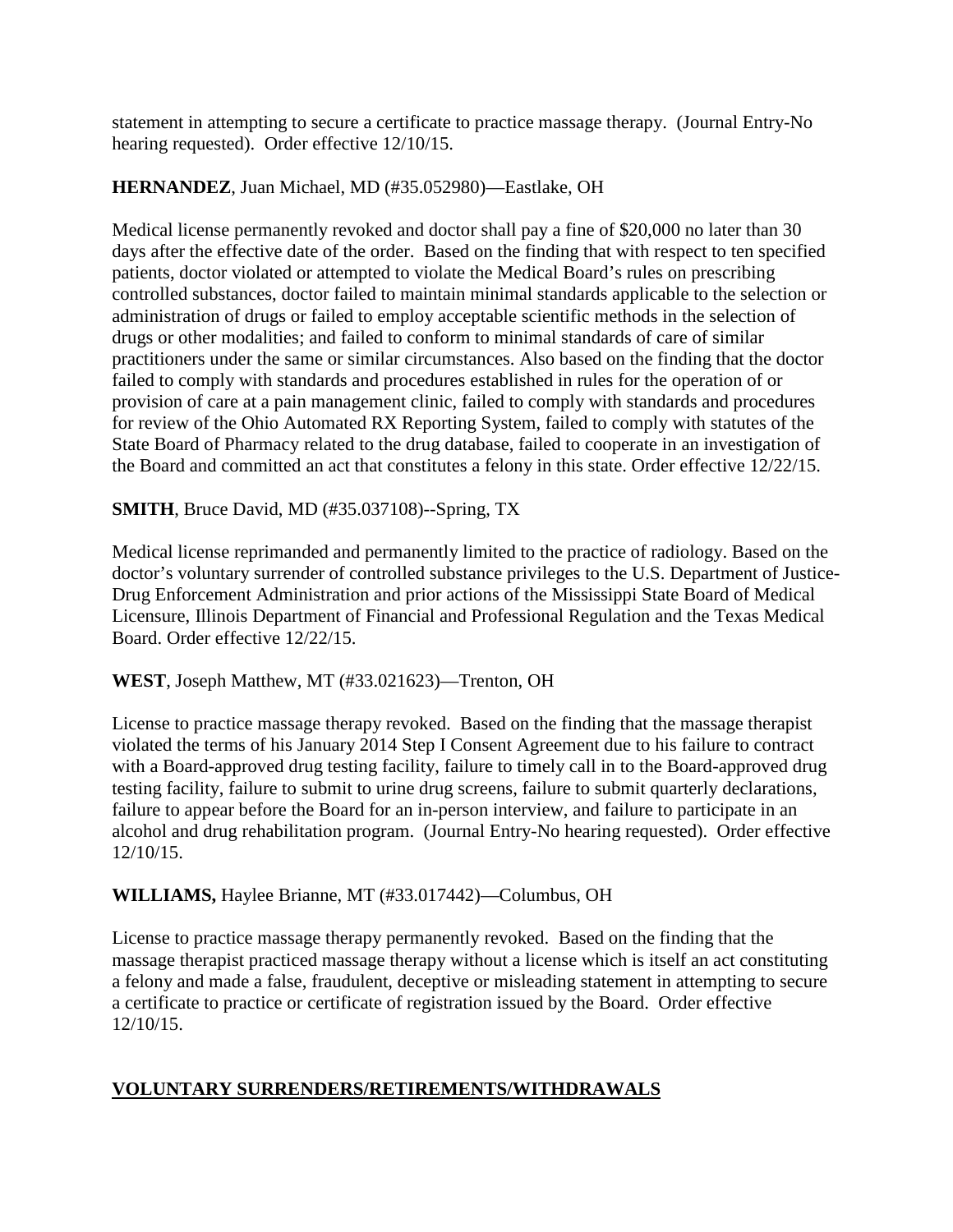#### **DORSCH**, Michael Allen, PA applicant—Wilmington, OH

Permanent withdrawal of application for physician assistant certificate to practice authorized by physician assistant applicant in lieu of formal disciplinary proceedings pursuant to Section 4730.25(B)(18), Ohio Revised Code. Effective 12/9/15.

**IBEN**, Glenn Allan MD (#35.053297)—Galloway, OH

Permanent revocation of license to practice medicine and surgery authorized by physician in lieu of formal disciplinary proceeding pursuant to Sections 4731.22(B)(2), (B)(6) and (B)(20), Ohio Revised Code. Effective 12/9/15.

**KAMEL**, Mouhamed Kamal, MD (#35.038682)—Canton, OH

Permanent revocation of license to practice medicine and surgery authorized by physician in lieu of formal disciplinary proceedings pursuant to Section 4731.22(B)(6), Ohio Revised Code. Effective 12/9/15.

**KHOSLA,** Narinder N., MD (#35.044769)—Sandusky, OH

Permanent revocation of license to practice medicine and surgery authorized by physician in lieu of formal disciplinary proceedings pursuant to Section 4731.22(B)(41),(B)(45), and (B)(46), Ohio Revised Code. Effective 12/9/15.

**LI**, Hui, MT (#33.021238)—Dublin, OH

Permanent revocation of license to practice massage therapy authorized by massage therapist in lieu of formal disciplinary proceedings pursuant to Section 4731.22(B)(12), Ohio Revised Code. Effective 12/9/15.

**SHARP**, Carl E., D.P.M. (#36.001718)—Dublin, OH

Permanent revocation of license to practice podiatric medicine and surgery authorized by podiatric physician in lieu of formal disciplinary proceedings pursuant to Section 4731.22(B)(20), Ohio Revised Code. Effective 12/9/15.

#### **CONSENT AGREEMENTS**

**BURICK**, Joseph Peter, DO (#34.002729)—Akron, OH

Medical license suspended for at least 180 days with interim monitoring conditions, probationary terms and conditions for reinstatement established including requirement that doctor enter into a subsequent consent agreement incorporating probationary terms, conditions and limitations as determined by the Board. Based on doctor's admission that he engaged in sexual misconduct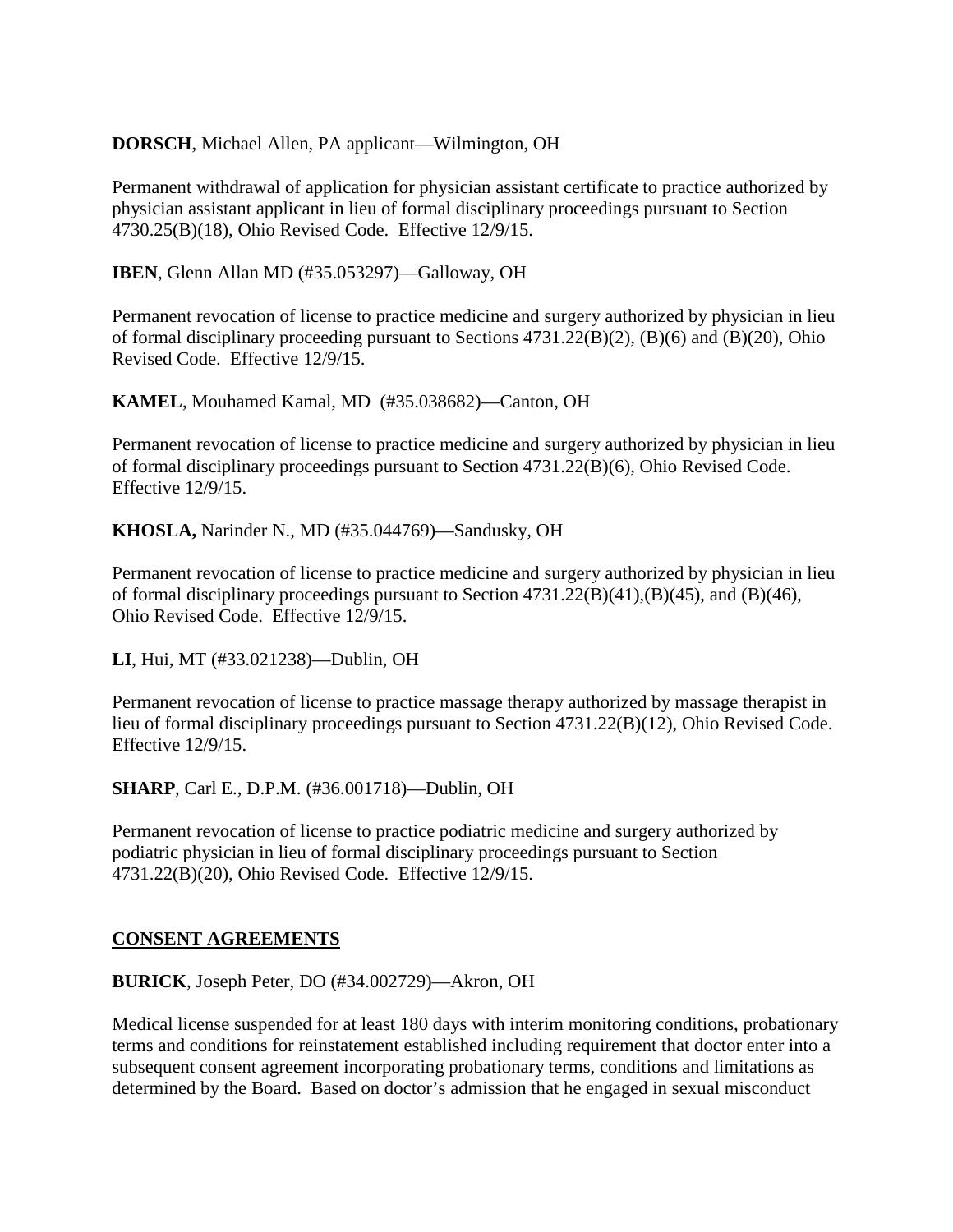with one specified patient which constitutes a violation of the Board's rule prohibiting sexual conduct with patients and constitutes a departure from or the failure to conform to minimal standards of care of similar practitioners under the same or similar circumstances. Agreement effective 12/9/15. Suspension effective 1/1/16.

## **FELUMLEE**, Kirstin Dawn, MT (#33.019265)—Waynesville, OH

License to practice massage therapy restored and suspended for 180 days with interim monitoring conditions and probationary terms for at least two years. Based on massage therapist's admission that her license to practice massage therapy lapsed on January 1, 2013 and she continued to practice until January 2014. Agreement effective 12/9/15.

## **LUTZ**, James Thomas, MD (#35.057139)—Cincinnati, OH

Medical license suspended for at least 180 days with interim monitoring conditions and conditions for reinstatement established, including the requirement that doctor enter into a subsequent consent agreement incorporating probationary terms, conditions and limitations as determined by the Board. Based on the doctor's admission that in his care and treatment of twenty-six specified patients, the doctor committed an act that constitutes a felony in Ohio, and violated Board rules regarding the utilization and delegation of light based medical devices, utilizing controlled substances for self and family members, and utilization of controlled substances for weight reduction; and that he departed from or failed to conform to minimal standards of care; and failed to comply with the requirements of section 4729.79 of the Revised Code, unless the board of pharmacy no longer maintains a drug database, and failed to maintain minimal standards of care applicable to the selection or administration of drugs or failure to employ acceptable scientific methods in the selection of drugs or other modalities for treatment of disease and/or selling, giving away, personally furnishing, prescribing or administering drugs for other than legal and legitimate therapeutic purposes. Agreement effective 12/9/15. Suspension effective 1/9/16.

## **MANDEL**, David Ralph, MD (#35.042685)—Solon, OH

Medical license suspended for 30 days and subject to probationary terms, conditions and limitations for at least two years. Based on the doctor's conviction in the United States District Court for the Northern District of Ohio, of one count of Misbranding, a misdemeanor committed in the course of practice. Agreement effective 12/9/15.

## **MARIOTTI-BOYER**, Judith Ann, MT (#33.013014)—Lewis Center, OH

License to practice massage therapy restored. Based on massage therapist's admission that she practiced massage therapy without receiving confirmation that her license had been renewed. Agreement effective 12/9/15.

**ROSS,** John Allen, M.D. (#35.064459)—Fostoria, OH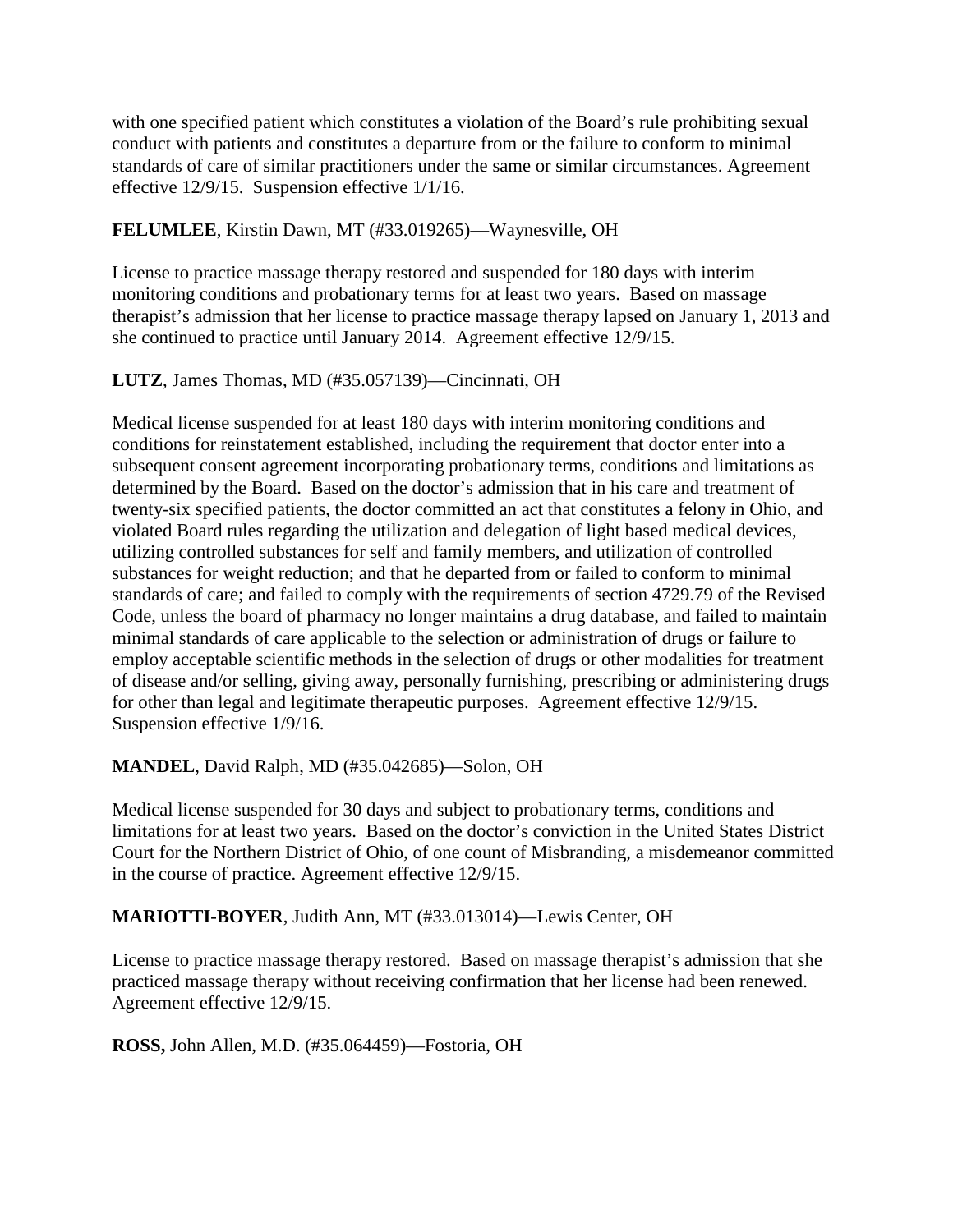Medical license reinstated subject to probationary terms and conditions for at least three years. Based on doctor having completed all requirements for reinstatement of license pursuant to the terms of 8/12/15 consent agreement. Agreement effective 12/9/15.

**WEBER**, Gretchen Layne, MD (applicant)--Newark, DE

Application for medical license granted subject to probationary terms, conditions and limitations for at least three years based upon doctor's admission of history of alcohol abuse/dependency and on her having been deemed capable of practicing according to acceptable and prevailing standards of care so long as treatment and monitoring requirements are in place. Agreement effective 12/9/15.

# **PROBATIONARY REQUESTS AND MODIFICATIONS**

**AMBROSE**, Martin Palmer, MD (#35.060025)—Dayton, OH

Doctor's request for permission to travel between Ohio and Michigan without prior approval granted by vote of the Board on 12/9/15.

**BAUS**, Joseph Edward, MD (#35.097298)--Omaha, NE

Doctor's request to conduct personal appearances every six months via electronic means while the doctor resides in Nebraska granted by vote of the Board on 12/9/15.

**CUBBISON**, Theodore Roosevelt, DO (#34.002940)—Canfield, OH

Doctor's request to reduce drug and alcohol recovery meetings to two per week with a minimum of 10 per month and to reduce personal appearances to every six months granted by vote of the Board on 12/9/15.

**DUNCAN**, Philicia Suanna, MD (#35.126932)—Columbus, OH

Doctor's request for approval of monitoring physician granted by vote of the Board on 12/9/15. Frequency and number of charts to be reviewed by monitor established.

**HANZLIK,** Shane R., MD (#57.015402)--Henrico, VA

Doctor's request for approval to have monitoring and drug testing conducted by Oregon's monitoring program while the doctor resides and practices in Oregon and doctor's request to substititute quarterly meetings with Oregon's monitoring program in lieu of personal appearances in Ohio granted by vote of the Board on 12/9/15.

**HOFF,** Elise Regine, MD (#35.082376)--Valley View, OH

Doctor's request for approval of treating psychiatrist granted by vote of the Board on 12/9/15.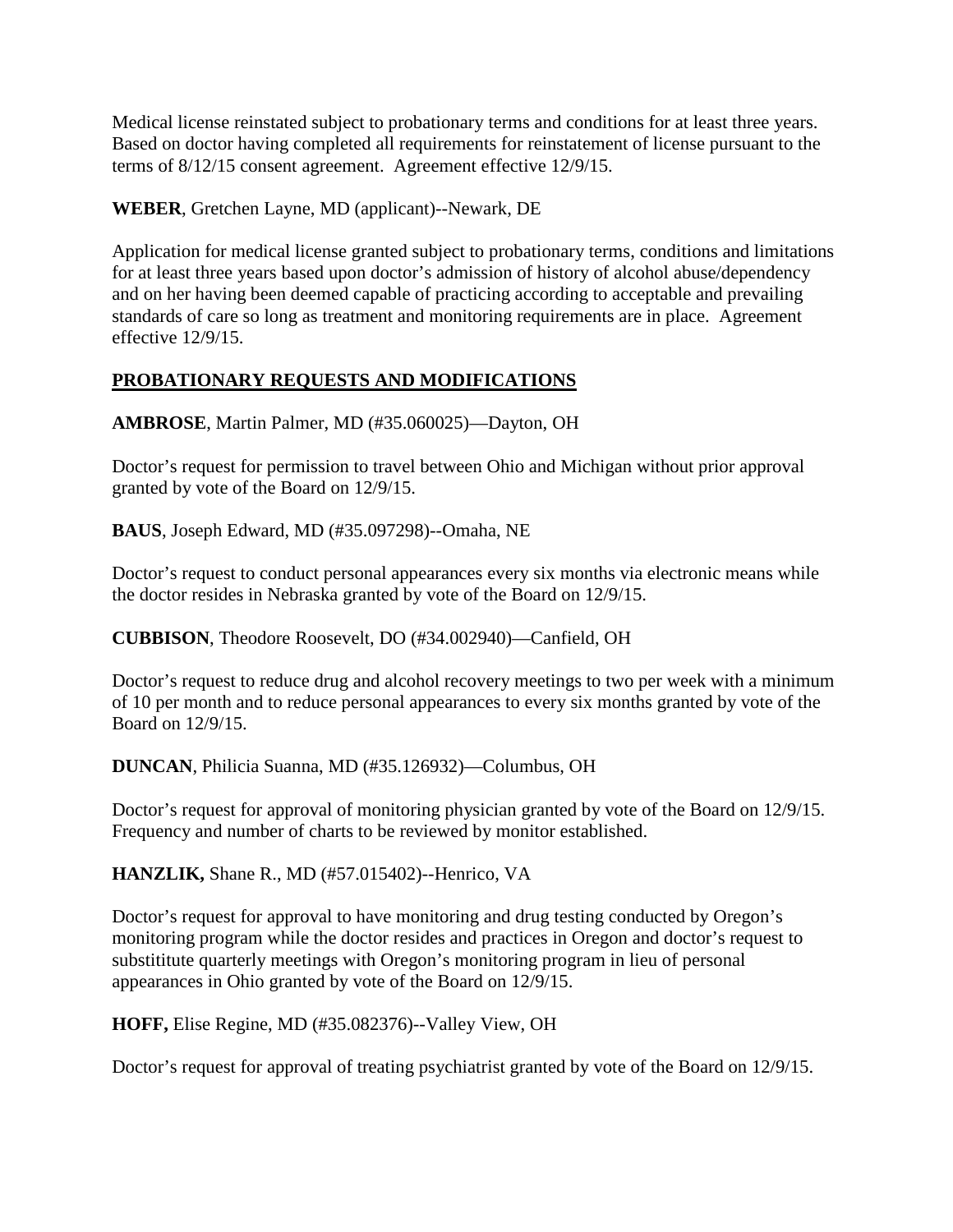**JOHNSON**, Peter Carl, MD (#35.066160)—Graytown, OH

Doctor's request for approval of polygraph technician and approval of first polygraph session to be conducted in January 2016 granted by vote of the Board on 12/9/15.

**KELLEMS**, Matthew David, MD (#35.091034)—Bainbridge, OH

Doctor's request for approval of treating psychiatrist granted by vote of the Board on 12/9/15.

**KERNS**, John Raymond, DO (#34.004653)—Newark, OH

Doctor's request for reduction of personal appearances to every six months granted by vote of the Board on 12/9/15.

**KREBS**, John Keith, MD (#35.066400)--Sheffield Village, OH

Doctor's request for approval of treating psychiatrist granted by vote of the Board on 12/9/15.

**PESA**, Nicolas Lawrence, MD (#35.095374)--Chagrin Falls, OH

Doctor's request for approval of required ethics course granted by vote of the Board on 12/9/15.

**POPOVICH**, William, MD (#35.089778)—Medina, OH

Doctor's request for approval of treating psychiatrist granted by vote of the Board on 12/9/15.

**ROCA**, Margo Hirshman, MD (#35.089290)--Port Charlotte, FL

Doctor's request for release from the reporting requirements of the 9/12/12 consent agreement granted by vote of the Board on 12/9/15.

**SITARIK**, Joseph P., DO (#34.004441)--East Liverpool, OH

Doctor's request for discontinuance of the chart review requirement granted by vote of the Board on 12/9/15.

**SWANSON**, Shannon Lee, DO (#34.008887)--East Springfield, PA

Doctor's request for approval of required medical recordkeeping course granted by vote of the Board on 12/9/15.

## **PROBATION TERMINATED**

**WILLIAMS**, Wayne Marshall, MD (#35.045265)--Fayetteville, GA